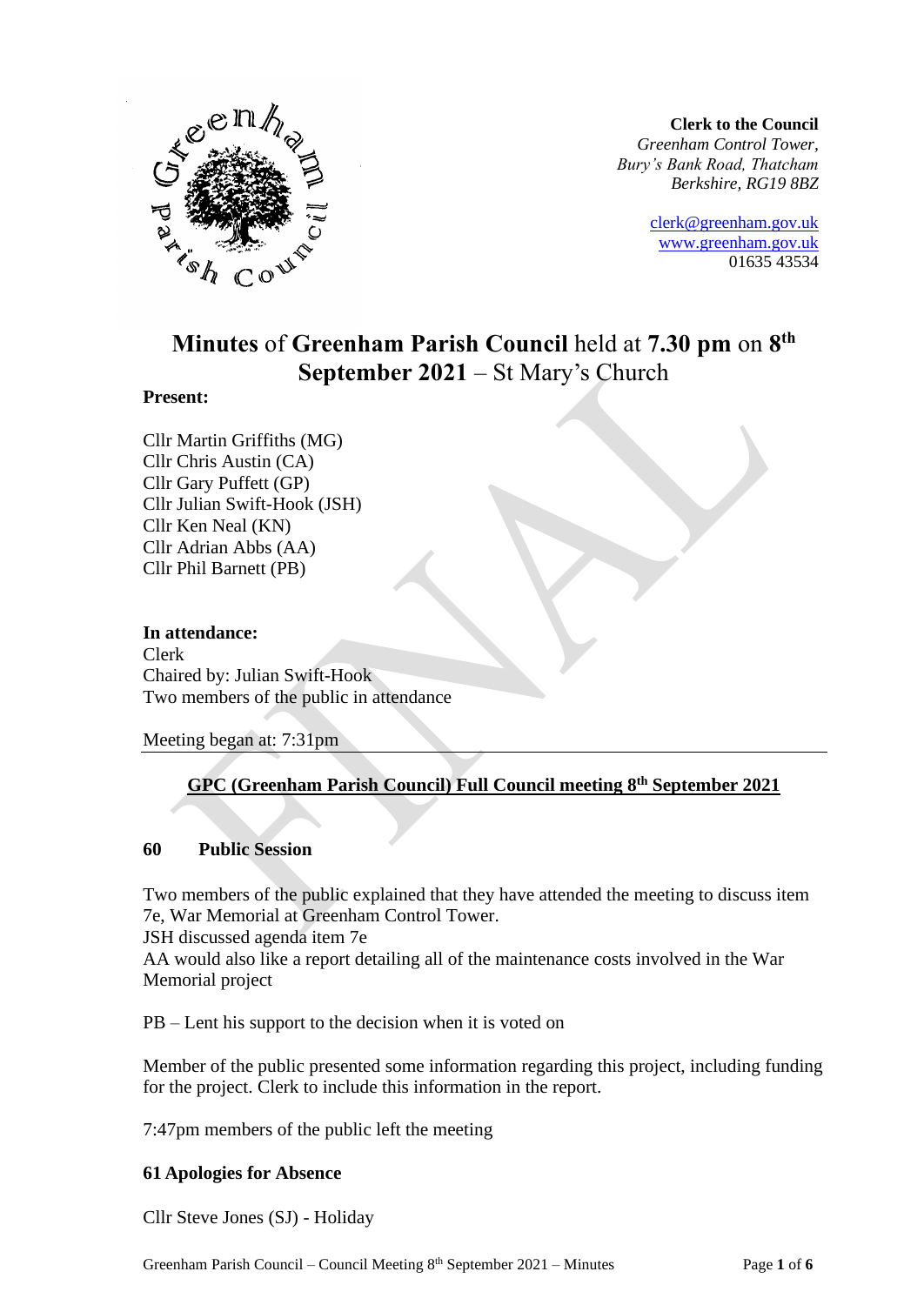Cllr Tony Vickers (TV) Cllr Alison Blackborow (AB) - Illness Cllr Billy Drummond (BD) - Holiday Cllr Chris Ferguson (CF) Cllr Sally-Ann Jay (SAJ) - Work

# **62 Declarations of Interest, Statements of Position and Dispensations**

*To receive any Declarations of Interest and Statements of Position by Councillors.* 

CA – Greenham and Crookham Common Commissioner, Commoner

AA - Member of West Berkshire District Council (Wash Common Ward), Shadow Executive Member for the Environment, Western Area Planning Committee, Environmental Advisory Group, Licensing Committee, Personnel Committee, Planning (Sub), Governance and Ethics Committee (Sub). Trustee for Stroke Care Newbury & West Berkshire. Director of TEEC, The EMEA Enterprise Company and KickFire Group, has been lobbied by member of the public

PB – Newbury Town Councillor, Member of West Berkshire District Council

KN – Vice Chair GCCC, Commoner, Grazier, Building Design and Environmental Consultant

#### **63 Approval of Minutes**

**a) To approve** minutes of GPC Meeting held on 11<sup>th</sup> August 2021

**Proposed:** MG **Seconded:** GP **Abstentions:** One **Against:** None **Resolved:** To approve the Minutes of the GPC Meeting held on 11<sup>th</sup> August 2021

#### **64 Chairman's Report**

Report and other matters not on the agenda (for information only)

Vice Chair reported that a meeting took place between Greenham and Crookham Common and Park Run and a report will be added to a future agenda.

#### **65 Clerk's Report**

Report, matters arising, other correspondence not on the agenda (for information only)

Clerk reported on fees payable for the Greening Campaign, External audit completion without any recommendations, addition of plaque to Control tower and Salt bin and Dog waste issue reported by a Greenham Parishioner

Councillors requested that the clerk adds WBDC contact details for Dog bin emptying and possibly the Dog bin map to the GPC website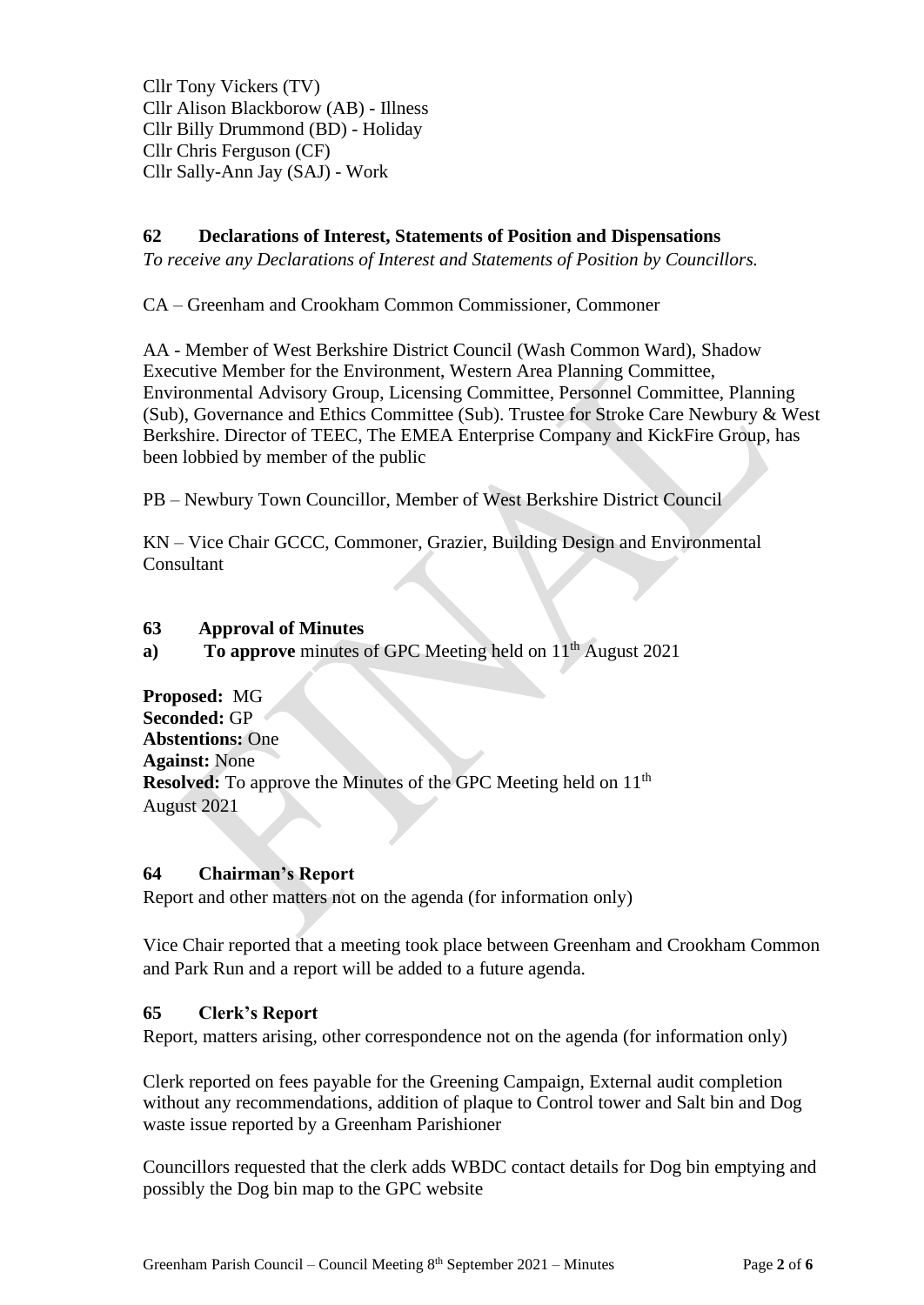#### **66 Finance**

**a) To approve** September 2021 GPC payments **Proposed:** GP **Seconded:** CA **Abstentions:** None **Against:** None **Resolved:** To unanimously approve September 2021 GPC payments

#### **Schedule of Cheque and Bank Payments** 08 September 2021

| <b>Inv Date</b> | Inv No / Trans Ref                                   | <b>Payee</b>                         | <b>Amount</b> | <b>Chg No</b> |
|-----------------|------------------------------------------------------|--------------------------------------|---------------|---------------|
| 14/08/2021      | SB20210416                                           | <b>PKF Littlejohn</b>                | 480.00        | 800161        |
| 01/08/2021      | Room Rent - Inv 53                                   | <b>Greenham Control Tower</b><br>Ltd | 300.00        | 800162        |
| 23/08/2021      | Payroll Services - month 5, inv 1624                 | <b>SME Accounting Services</b>       | 12.00         | 800163        |
| 31/08/2021      | Tax and NI payment - Month 5                         | <b>HMRC</b>                          | 505.92        | 800164        |
| 31/08/2021      | <b>Pension - Month 5</b>                             | <b>Berkshire Pension Fund</b>        | 615.42        | 800165        |
| 31/08/2021      | Salary top Up cheque - August                        | Lisa Blake                           | 2.53          | 800166        |
| 23/08/2021      | Defib Pads - Inv S244135                             | <b>Wel Medical</b>                   | 271.14        | 800167        |
|                 |                                                      |                                      |               |               |
|                 | <b>Sub-Total GPC Current Account actual payments</b> |                                      |               |               |

2. Bank Payments – GPC Current Account (Metro Bank)

| <b>Trans Date</b> | <b>Trans Ref</b>                                                | <b>Pavee</b>       | <b>Amount</b> | <b>Trans Type</b> |  |  |
|-------------------|-----------------------------------------------------------------|--------------------|---------------|-------------------|--|--|
| 15/08/2021        | Salary - Month 5                                                | Lisa Blake - Clerk | 1.591.00      | SΟ                |  |  |
| 23/08/2021        | Telephone bill - GP00592130 0013                                | <b>BT</b>          | 43.37         | DD                |  |  |
| 03/08/2021        | <b>Electricity bill - number</b><br>391803570 / 0024            | <b>SSE</b>         | 11.38         | <b>DD</b>         |  |  |
|                   |                                                                 |                    |               |                   |  |  |
|                   | £1.645.75<br><b>Sub-total GPC Current Account Bank Payments</b> |                    |               |                   |  |  |
|                   |                                                                 |                    |               |                   |  |  |

**b**) **To approve GPC** Reconciliation statements 1<sup>st</sup> August 2021 **Proposed:** GP **Seconded:** AA **Abstentions:** None **Against:** None **Resolved:** To unanimously approve GPC Reconciliation statements 1<sup>st</sup> August 2021

Clerk displayed the Newbury Building society passbook and it was checked by the Vice Chair

**c) To approve** up to £300 towards Beating the Bounds event **Proposed:** MG **Seconded:** KN **Abstentions:** None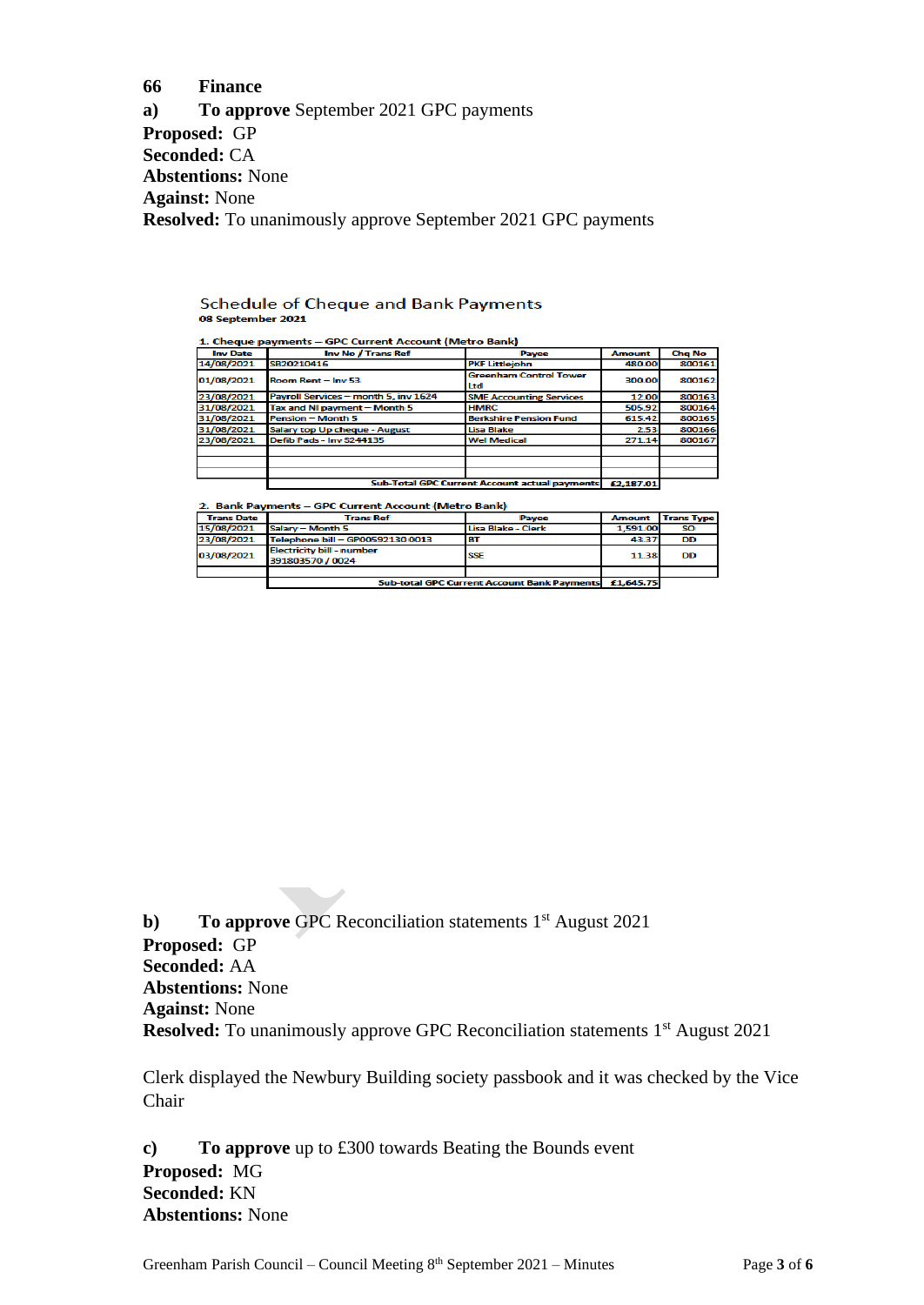### **Against:** None **Resolved:** To unanimously approve up to £300 from Community Presence budget towards Beating the Bounds event to be held in 2022

KN and MG outlined the plan for the event and the spending plan for this event

**d) To approve** up to £3,000 towards GPC Jubilee Event 2022 **Proposed:** MG **Seconded:** JSH **Abstentions:** None **Against:** None **Resolved:** To unanimously approve that this item be deferred to a future meeting

MG would like to propose a deferral of this item Clerk and MG to produce a report detailing spending of the event for a future GPC meeting

**e) To consider** GPC becoming responsible for the American War Memorial

**Proposed:** JSH **Seconded:** MG **Abstentions:** None **Against:** None **Resolved:** To unanimously approve that this item be deferred to a future meeting

JSH would like to propose a deferral of this item because of the incomplete information relating to the financial commitments to GPC of taking on the maintenance of the memorial.

Clerk to produce a report detailing spending of the event for a future GPC meeting

#### **67 Planning and Highways**

**a) To Consider** any Planning Applications

|  | 43 Capability Way | Single story rear    | 21/02097/HOUSE           |
|--|-------------------|----------------------|--------------------------|
|  | Greenham          | extension and        |                          |
|  | Thatcham          | internal alterations | <b>Proposed: AA</b>      |
|  | West Berkshire    |                      | Seconded: KN             |
|  | <b>RG19 8FA</b>   |                      | <b>Abstentions: None</b> |
|  |                   |                      | <b>Against:</b> None     |
|  | Mr and Mrs Rance  |                      | <b>Resolved: To</b>      |
|  |                   |                      | unanimously              |
|  |                   |                      | approve no               |
|  |                   |                      | objection                |

#### **b) To receive** an update on Diamond playing field Heritage application

Clerk provided an update following the Heritage Forum meeting in August. The

Greenham Parish Council – Council Meeting 8<sup>th</sup> September 2021 – Minutes Page 4 of 6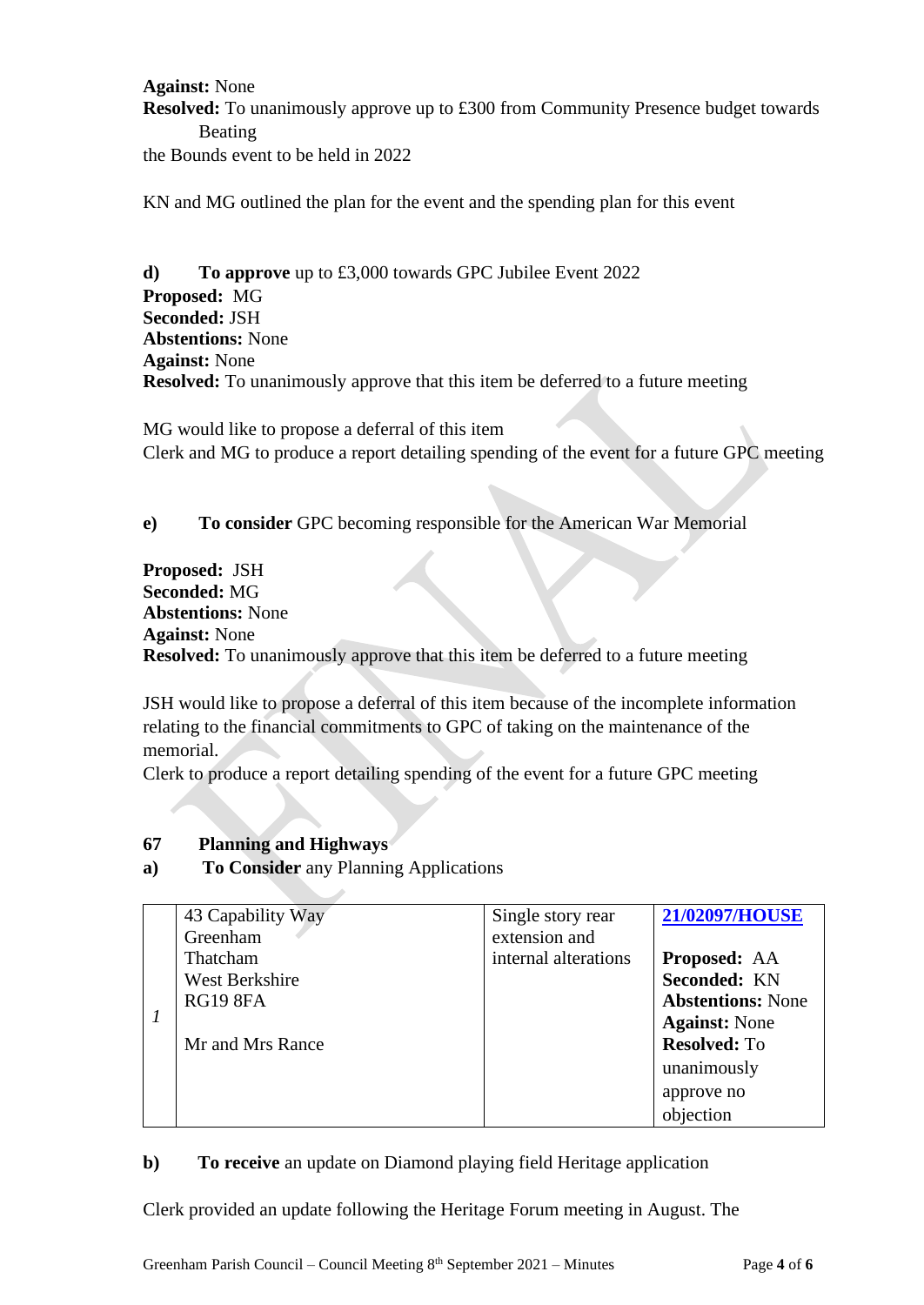application has been approved through Phase 1 and will now be presented to West Berkshire District council in Phase two of the approval.

Clerk to check Asset of Community Value application has been approved or not and report back to Councillors.

# **c) To consider** additional Dog bins within Greenham Parish (BD)

Clerk has been asked to produce a report detailing Buying bins, installation, emptying, proposed locations, environmental impact assessment, insurance. Clerk to contact BD as he requested that this item should be placed on the agenda.

JSH proposed that this item should be deferred to a future meeting **Proposed:** JSH **Seconded:** GP **Against:** None **Abstentions:** None **Resolved:** To Unanimously approve to defer this item to a future meeting

#### **68 Community Engagement**

**a) To receive** a report from the Community Engagement Working Group

MG outlined the Community Engagement meeting tonight Jubilee celebration was discussed and MG will work with the Clerk to produce a report detailing the event and the costs involved.

AA asked if the Community Engagement group could be more involved in possible pandemic activities

GP – Highlighted issues that could still occur in society due to the Pandemic and it's after effects

JSH would like investigation into how GPC funds can be dispersed amongst Greenham parishioners.

Agenda item for next meeting to consider how emergency funding can be provided. Clerk and MG to investigate possible beneficiaries of funding.

PB suggested contact St Mary's church as a possible community contact to discuss any possible projects that can be funded.

Clerk to check if there is an active Parochial Church Council for St Mary's church

#### **69 GPC Environment**

**a) To receive** an update on the Wildlife Garden project

Clerk confirmed that there will be a meeting with the Garden Designer from Indigo on the 15<sup>th</sup> September, at the Greenham Control Tower, to discuss the revised garden design. The Clerk will report any updates in the October meeting.

# **b**) **To consider** Greenham Common User Group **Proposed:** JSH

Greenham Parish Council – Council Meeting 8<sup>th</sup> September 2021 – Minutes Page 5 of 6